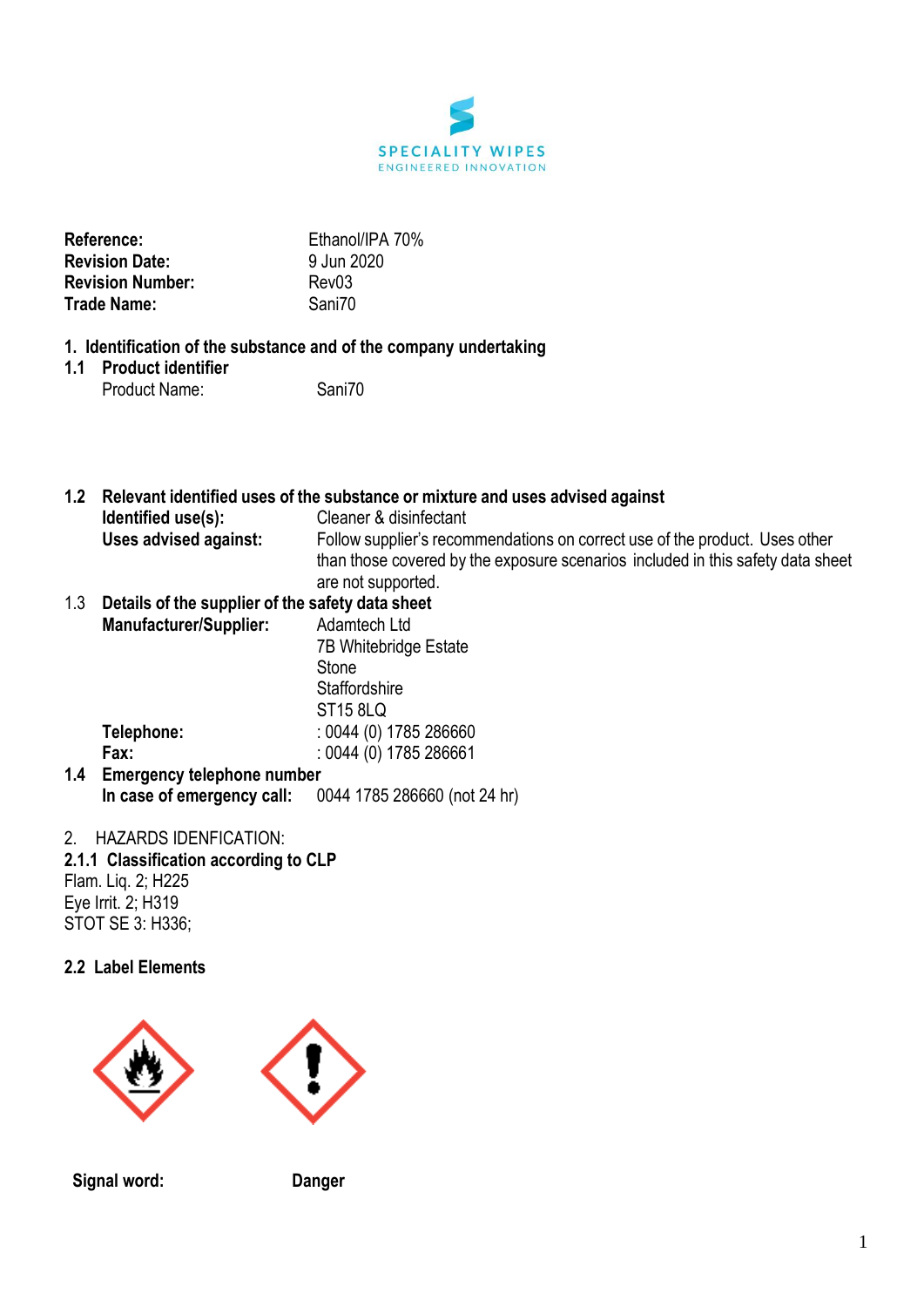| <b>Hazard Statement(s):</b>       | H225: Highly flammable liquid and vapour<br>H319: Causes serious eye irritation                                                                                                                                                                                                                                                                              |
|-----------------------------------|--------------------------------------------------------------------------------------------------------------------------------------------------------------------------------------------------------------------------------------------------------------------------------------------------------------------------------------------------------------|
| <b>Precautionary Statement(s)</b> | P280: Wear protective gloves/protective clothing/eye protection/face protection<br>P305 + P351 + P338 IF IN EYES: Rinse cautiously with water for several minutes.<br>Remove contact lenses, if present and easy to do. Continue rinsing.<br>P304 + P340 IF INHALED: Remove victim to fresh air and keep at rest in a position<br>comfortable for breathing. |

#### **Supplementary Hazard Information (EU):**

## **Other Hazards**

PBT: This product is not identified as a PBT/vPvB substance.

## **Section 3 Composition/Information on Ingredients**

# 3.1 **Substances**

| Composition: |
|--------------|
|              |

| <b>Identification</b> | CAS No. | EC No.    | (EC)1272/2008                 | <b>REACH No</b>       | $\%$ |
|-----------------------|---------|-----------|-------------------------------|-----------------------|------|
| Ethanol               | 64-17-5 | 200-578-6 | H <sub>225</sub> Flam, Lig. 2 | 01-2119457610-43-xxxx | 40%  |
|                       |         |           | H319 Eve Irrit.2              |                       |      |
| Propan-2-ol           | 67-63-0 | 200-661-7 | Flam Lig. 2, H225             | 01-2119457558-25-XXX  | 30%  |
|                       |         |           | Eve Irrit 2, H319             |                       |      |
|                       |         |           | STOT SE 3.H336                |                       |      |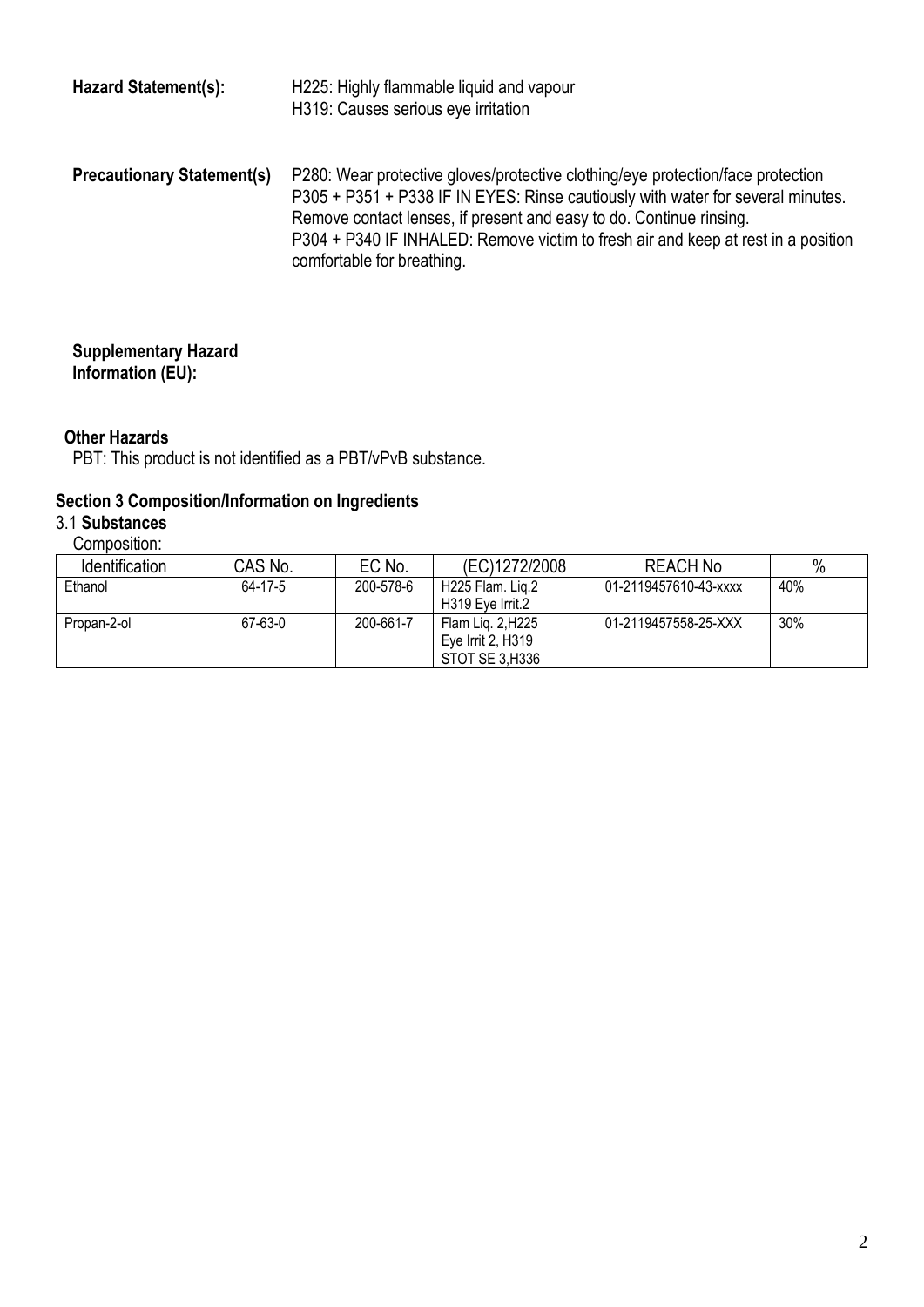## **4. FIRST AID MEASURES**

## **4.1 Description of first aid measures**

| Inhalation: | Move to fresh air. If symptoms persist, call a physician.                        |
|-------------|----------------------------------------------------------------------------------|
| Eyes:       | : Rinse immediately with plenty of water, also under the eyelids, for at least 5 |
|             | minutes. Remove contact lenses. If symptoms persist, call a physician.           |
| Skin:       | : Wash off with plenty of water. Remove contaminated clothing and shoes. If      |
|             | symptoms persist, call a physician.                                              |
| Ingestion:  | : Rinse mouth. Drink 1 or 2 glasses of water. Consult a physician.               |
|             |                                                                                  |

4.2 **Most important symptoms and effects, both acute and delayed:**

See Section 11 for more detailed information on health effects and symptoms.

## **5. FIRE-FIGHTING MEASURES**

#### **5.1 Extinguishing Media**

**Suitable extinguishing media:** Carbon dioxide, AFFF, dry chemical **Unsuitable extinguishing media:** Water jet

## **5.2 Special hazards arising from the substance or mixture**

A fire will often produce a thick black smoke. Exposure to decomposition products may be hazardous to health. Do not breathe in smoke.

In a fire the following may be formed:

- Carbon monoxide (CO)
- Carbon dioxide (CO2)

## **5.3 Advice for firefighters**

A self-contained breathing apparatus and suitable protective clothing should be worn in fire conditions. Move undamaged containers from fire area if this can be done safely. Keep fire containers cool by spraying with water.

## **6. ACCIDENTAL RELEASE MEASURES**

## **6.1 Personal precautions, protective equipment and emergency procedures**

## **6.1.1 For non-emergency personnel**

Keep away from heat, hot surfaces, sparks, open flames and other ignition sources. No smoking. Avoid inhaling dust

Consult the safety measures listed under headings 7 and 8

## **6.1.2 For emergency responders**

Keep unnecessary personnel away. Wear suitable protective clothing (see section 8). Contaminated clothing should be thoroughly cleaned.

## **6.2 Environmental precautions**

Clean and control the leaks or spills with non-combustible absorbent material such as sand, earth, vermiculite, diatomaceous earth in drums for waste disposal.

Prevent any material from entering the drains or waterways

Use drums to dispose of waste recovered in accordance with applicable regulations (see heading 13) If the product contaminates waterways, rivers or drains, alert the relevant authorities in accordance with statutory procedures.

## **6.3 Methods and materials for cleaning up**

Clean preferably with a detergent, do not use solvents

## **7. HANDLING AND STORAGE**

The regulations relating to storage premises apply to workshops where the product is handled

## **7.1 Precautions for safe handling:**

Handle in well ventilated areas

The vapours are denser than air. They can spread along the ground and form explosive mixtures with air. Prevent the formulation of flammable or explosive concentrations in air and vapour concentrations higher than the occupational exposure limits.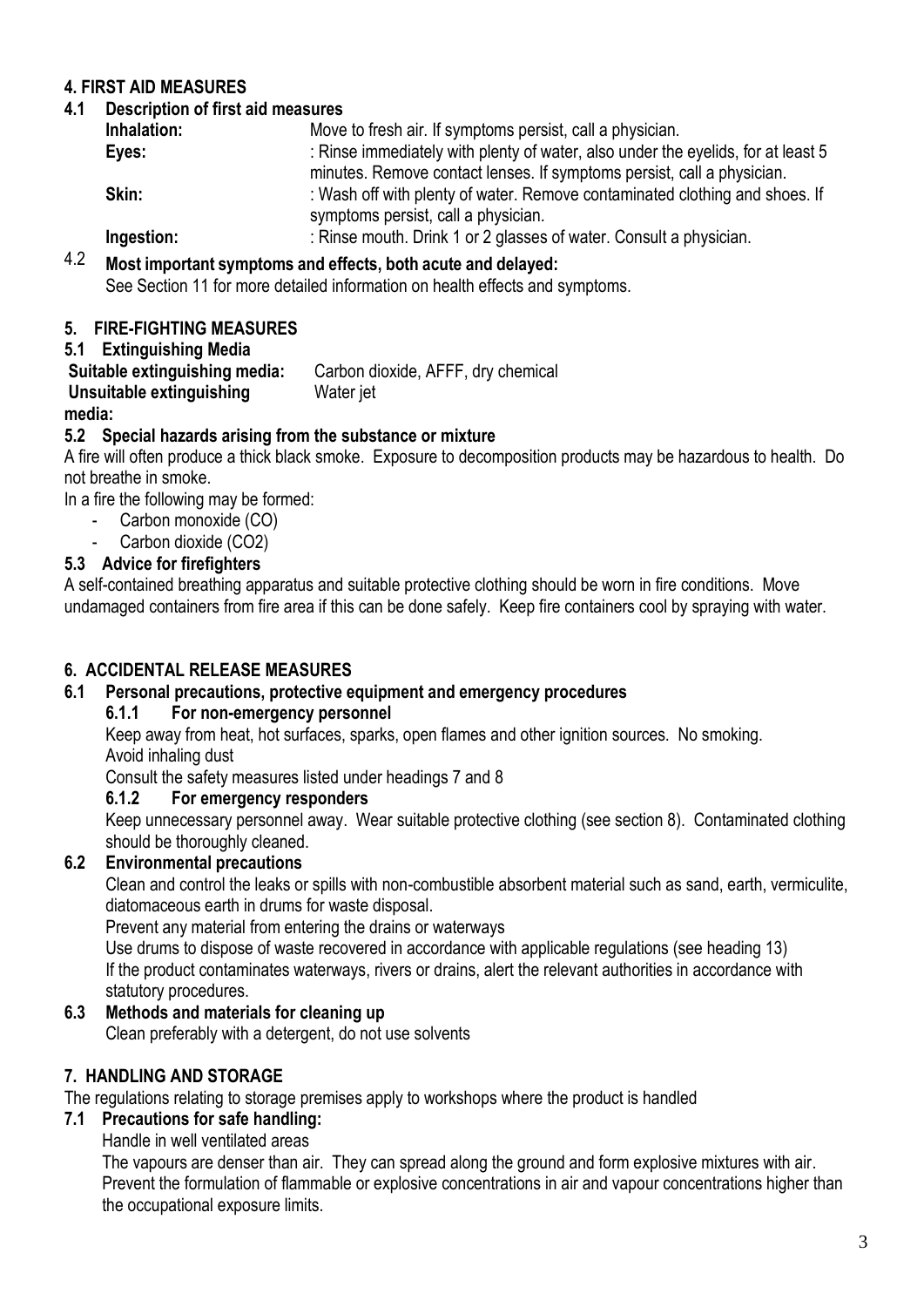## **Fire prevention:**

Prevent the accumulation of electrostatic charges with connections to earth.

The preparation may become electrostatically charged; always place on the ground during transfer. Wear antistatic shoes and clothes and make floors of conductive materials.

Use the product where there are no naked flames or other sources of ignition and have protected electrical equipment.

Keep packages tightly closed and away from sources of heat, sparks and naked flames.

Do not use tools which may produce sparks. Do not smoke.

Prevent access by unauthorised personnel.

## **Recommended equipment and procedures**

For personal safety see section 8

Observe precautions stated on the label and also industrial safety regulations.

Packages which have been opened must be reclosed carefully and stored in an upright position. Avoid inhaling dust.

## **Prohibited equipment and procedures**

Smoking, eating and drinking are prohibited in premises where the preparation is used.

Never open the packages under pressure.

## **7.2 Conditions for safe storage, including any incompatibilities**

Keep the container tightly closed in a dry place.

Keep from all sources of ignition, heat and direct sunlight – do not smoke.

The floor must be impermeable and form a collecting basin so that in the event of an accidental spillage, the liquid cannot spread beyond this area.

## **7.3 Specific end use(s)**

None specified

## **8. EXPOSURE CONTROLS/PERSONAL PROTECTION**

**8.1**

## **8.2 Exposure Controls**

## **8.2.1 Appropriate engineering controls**

Provide adequate ventilation to ensure that occupational exposure limits are not exceeded. Local extraction may be required. Eye wash facilities should be available in the work area. Contaminated clothing and shoes should be thoroughly washed before reuse.

## **8.2.2 Personal protection**

| Eye protection:                   | Goggles or safety glasses with side shields giving complete protection to eyes                                                                                                                                                           |
|-----------------------------------|------------------------------------------------------------------------------------------------------------------------------------------------------------------------------------------------------------------------------------------|
|                                   | (EN166).                                                                                                                                                                                                                                 |
| <b>Skin protection:</b>           | Protective work clothing                                                                                                                                                                                                                 |
| Hand protection:                  | Chemical resistant gloves (EN374). Suitable glove material butyl rubber or<br>nitrile (breakthrough time >120 minutes). Contact glove supplier to confirm<br>suitable glove material, thickness and breakthrough times.                  |
| <b>Respiratory</b><br>protection: | Where airborne levels below the exposure limits cannot be maintained, wear<br>an air-purifying respirator (EN140) with a type A/P2 filter or better suitable for<br>organic gasses and vapours with a boiling point above 65°C (EN14387) |

## **8.2.3 Environmental exposure controls**

Inform environmental manager of all incidents involving this product.

## **9. PHYSICAL AND CHEMICAL PROPERTIES**

## **9.1 Information on basic physical and chemical properties**

| Appearance:             | Solid         |
|-------------------------|---------------|
| Odour:                  | Solvent like  |
| <b>Odour threshold:</b> | Not specified |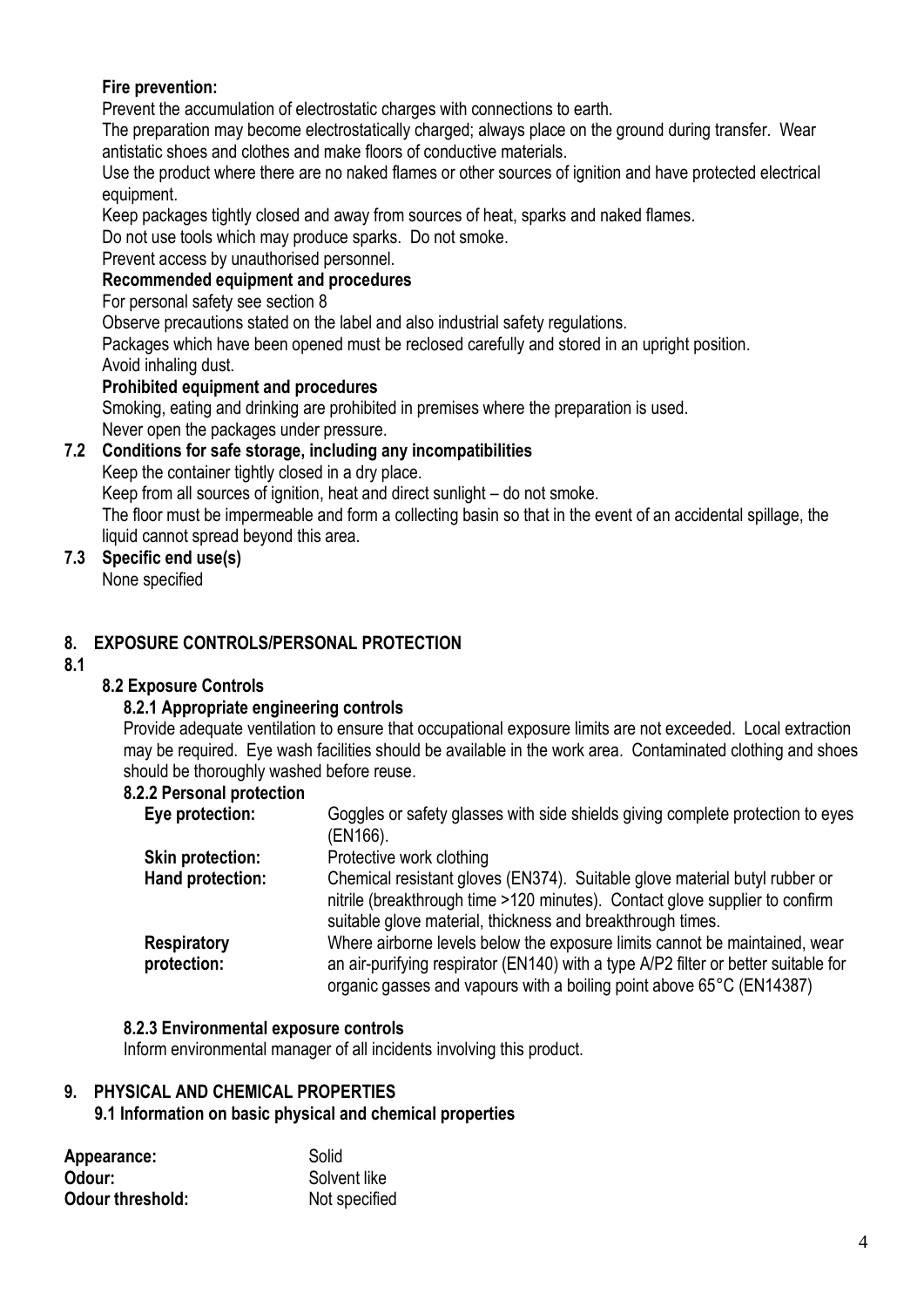| pH:               | <b>Melting/freezing point:</b><br>Initial boiling point and range:<br>Flash point:<br><b>Evaporation rate:</b><br>Flammability (solid, gas): | <b>Neutral</b><br>Not specified<br>Not specified<br>$<$ 23 $^{\circ}$ C<br>Not specified<br>Flammable |
|-------------------|----------------------------------------------------------------------------------------------------------------------------------------------|-------------------------------------------------------------------------------------------------------|
|                   | Upper/lower flammability or<br>explosive limits:                                                                                             | Not specified                                                                                         |
|                   | Vapour pressure:                                                                                                                             | Not relevant                                                                                          |
|                   | Vapour density:                                                                                                                              | Not specified                                                                                         |
|                   | <b>Relative density:</b><br>Solubility(ies):                                                                                                 | Not specified<br>Miscible with water                                                                  |
|                   | Partition coefficient: n-                                                                                                                    | Not specified                                                                                         |
|                   | octanol/water                                                                                                                                |                                                                                                       |
|                   | Auto ignition temperature:                                                                                                                   | Not specified                                                                                         |
|                   | <b>Decomposition temperature:</b>                                                                                                            | Not specified                                                                                         |
| <b>Viscosity:</b> |                                                                                                                                              | Not specified                                                                                         |
|                   | <b>Explosive properties:</b>                                                                                                                 | Not specified                                                                                         |
|                   | <b>Oxidising properties:</b>                                                                                                                 | Not specified                                                                                         |
|                   | 9.2 Other Information                                                                                                                        |                                                                                                       |
| $VOC$ (g/L)       |                                                                                                                                              | 700                                                                                                   |
|                   |                                                                                                                                              |                                                                                                       |
|                   | <b>10. STABILITY AND REACTIVITY</b>                                                                                                          |                                                                                                       |
| 10.1<br>10.2      | <b>Reactivity:</b><br><b>Chemical stability:</b>                                                                                             | No data available<br>The mixture is stable under the recommended handling and storage conditions in   |
|                   |                                                                                                                                              | section 7.                                                                                            |
| 10.3              | <b>Possibility of hazardous</b>                                                                                                              | When exposed to high temperatures, the mixture can release hazardous                                  |
|                   | reactions:                                                                                                                                   | decomposition products such as carbon monoxide and dioxide fumes.                                     |
| 10.4              | <b>Conditions to avoid:</b>                                                                                                                  | Any apparatus likely to produce a flame or to have a metallic surface at high                         |
|                   |                                                                                                                                              | temperature (burners, electric arcs, furnaces etc.) must not be allowed on the                        |
|                   |                                                                                                                                              | premises.<br>Avoid:                                                                                   |
|                   |                                                                                                                                              | accumulation of electrostatic charges                                                                 |
|                   |                                                                                                                                              | heating<br>$\qquad \qquad \blacksquare$                                                               |
|                   |                                                                                                                                              | heat                                                                                                  |
|                   |                                                                                                                                              | flames and hot surfaces                                                                               |
| 10.5              | Incompatible materials:                                                                                                                      | None specified                                                                                        |
| 10.6              | <b>Hazardous</b>                                                                                                                             | Thermal decomposition may release/form:                                                               |
|                   | decomposition products:                                                                                                                      | carbon monoxide (CO)                                                                                  |
|                   |                                                                                                                                              | carbon dioxide (CO2)                                                                                  |

**11.1. Information on toxicological effects**

#### **Hazardous ingredients:**

#### **ETHANOL**

| <b>IVN</b> | RA.        | ∟D50 | 1440 | mg/kg |
|------------|------------|------|------|-------|
| <b>ORL</b> | <b>MUS</b> | LD50 | 3450 | mg/kg |
| ORL        | RA.        | LD50 | 7060 | mg/kg |

## **PROPAN-2-OL**

| ---<br><b>DLL</b><br>KIVIAL<br>IJΕ |             | −∟∪∪                                  | '16.∙ | $\sim$<br>TII/KC<br>$\sim$                |
|------------------------------------|-------------|---------------------------------------|-------|-------------------------------------------|
| <b>ORAL</b>                        | <b>V</b> VI | $\overline{\phantom{0}}$<br>١μ<br>-00 |       | <b>STATISTICS</b><br>. IYINU I<br>ັບ<br>◡ |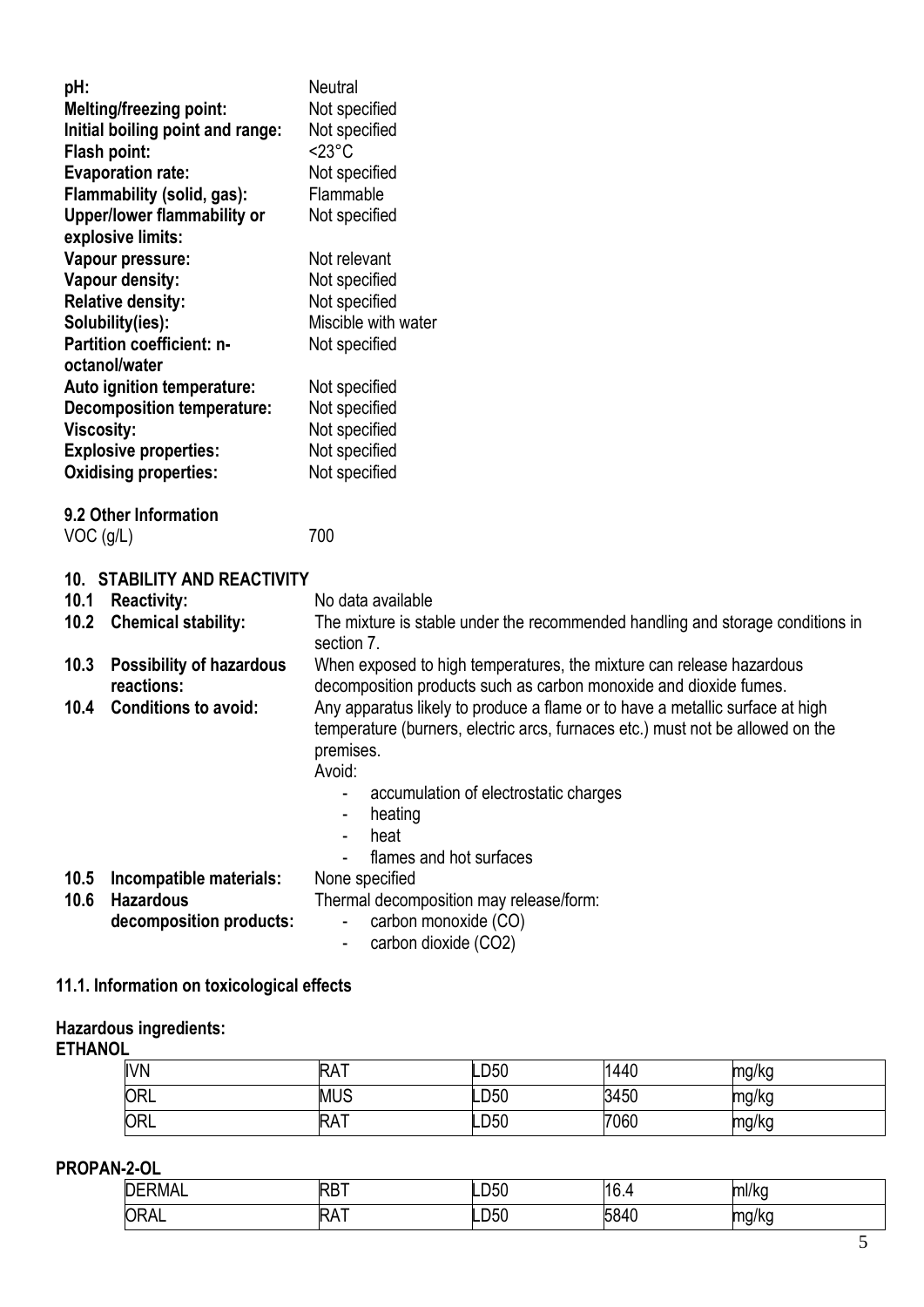| VAI<br>$\sim$ $\sim$<br>M<br>__ | - -<br>اC،<br>חר<br>. | $\sim$ $\sim$ $\sim$ | <b>SALES MAR</b> |  |
|---------------------------------|-----------------------|----------------------|------------------|--|
|---------------------------------|-----------------------|----------------------|------------------|--|

## **Relevant hazards for product:**

| Hazaro                        | oute:      | Basıs                 |
|-------------------------------|------------|-----------------------|
| Serious eye damage/irritation | $OP^{\pi}$ | Hazardous: calculated |

#### **Information on likely routes of exposure**

| Inhalation:                                                                            | Inhalation of vapours irritates the respiratory tract. Exposure to high concentrations has<br>a narcotic effect, producing symptoms of dizziness, drowsiness, headache, staggering,<br>unconsciousness and possibly death.                                                                                                                                                                                                                                                                                           |
|----------------------------------------------------------------------------------------|----------------------------------------------------------------------------------------------------------------------------------------------------------------------------------------------------------------------------------------------------------------------------------------------------------------------------------------------------------------------------------------------------------------------------------------------------------------------------------------------------------------------|
| <b>Skin contact:</b>                                                                   | Causes skin irritation. Repeated exposure may cause skin dryness or cracking.                                                                                                                                                                                                                                                                                                                                                                                                                                        |
| Eye contact:                                                                           | Splashes in the eyes may cause irritation and irreversible damage.                                                                                                                                                                                                                                                                                                                                                                                                                                                   |
| Ingestion                                                                              | Ingestion can cause drowsiness, unconsciousness, and death. Gastrointestinal pain,<br>cramps, nausea, vomiting, and diarrhoea may also result.                                                                                                                                                                                                                                                                                                                                                                       |
| Symptoms related to the<br>physical, chemical and<br>toxicological<br>characteristics: | Skin contact causes irritation. Repeated exposure may cause skin dryness or cracking.<br>Eye contact may cause irritation and irreversible damage. Inhalation may result in<br>adverse health effects such as mucus membrane and respiratory system irritation and<br>adverse effects on kidney, liver and central nervous system. If swallowed may result in<br>adverse health effects such as mucus membrane and respiratory system irritation and<br>adverse effects on kidney, liver and central nervous system. |
| <b>Mixture versus substance</b><br>information:                                        | No data                                                                                                                                                                                                                                                                                                                                                                                                                                                                                                              |
| Other information:                                                                     | None                                                                                                                                                                                                                                                                                                                                                                                                                                                                                                                 |

## 12. Ecological Information

#### **ETHANOL**

| Salmo<br>aırdnerı<br><b>Jair</b> | $- -$<br>ዐፍ<br>יפר | 3000 | mq/ |
|----------------------------------|--------------------|------|-----|
| ____                             |                    |      |     |

#### **PROPAN-2-OL**

| DAPHNIA     | $F^{\sim}$<br>.∪5∪ .<br>,, | 10             | <br>g/ |
|-------------|----------------------------|----------------|--------|
| <b>FISH</b> | C50<br>96I                 | 10<br>$-9.64-$ | g/     |

| Will not bio-accumulate |  |  |
|-------------------------|--|--|
| No data                 |  |  |
| No data                 |  |  |
| No data                 |  |  |
|                         |  |  |

#### **13. DISPOSAL CONSIDERATION**

Proper waste management of the mixture and/or it's container must be determined in accordance with Directive 2008/98/EC

#### **13.1 Waste treatment methods**

Do not pour into drains or waterways

## **Waste:**

Waste management is carried out without endangering human health, without harming the environment and in particular without risk to water, air, soil, plants or animals.

Recycle or dispose of waste in compliance with current legislation, preferably via a certified collector or company. Do not contaminate the ground or water with waste, do not dispose of waste into the environment.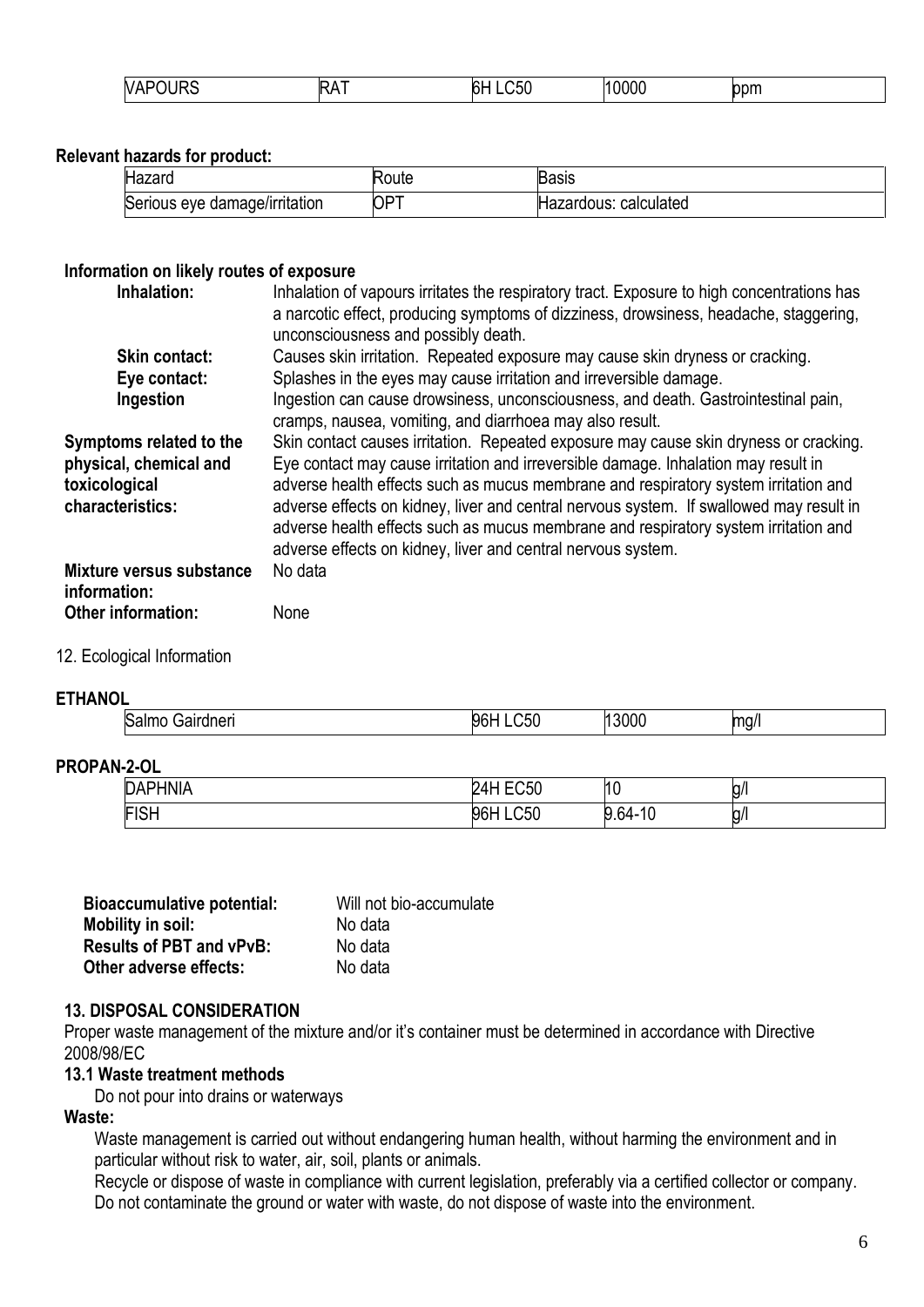## **Soiled packaging:**

Empty soiled container completely. Keep label(s) on the container. Give to a certified contractor.

**Codes of wastes (Decision 2001/573/EC, Directive 2006/12/EEC, Directive 94/31/EEC on hazardous waste):**

10 06 03 \* other solvents and solvent mixtures

## 14. TRANSPORT INFORMATION

## **IATA/ICAO**

- **14.1 UN Number:** 3175
- **14.2 UN Proper shipping**  3175 SOLIDS CONTAINING FLAMMABLE LIQUID, N.O.S. (Ethanol Solution)
- **name:**

## **14.3 Class:** 4.1 Flammable solid

- 
- **14.4 Packing Group:** ||<br>14.5 **Fovironmental hazards:** Yo **14.5 Environmental hazards:** Yes
- **14.6 Special precautions for**  Read supplier SDS instructions on correct use of the product



Red Striped-coloured Diamond

# **ADR**

- **14.1 UN Number:** 3175
- **14.2 UN Proper shipping**
- **name:**
- **14.3 Class:** 4.1 Flammable solid
- 
- **14.4 Packing Group:** ||<br>**14.5 Fnvironmental hazards:** Yo **14.5 Environmental hazards:** Yes
- **14.6 Special precautions for**



Red Striped-coloured Diamond

## **ADN**

- **14.1 UN Number:** 3175
- **14.2 UN Proper shipping**
- **name:**
- 
- 
- **14.4 Packing Group:** ||<br>**14.5 Fnvironmental hazards:** Ye **14.5 Environmental hazards:** Yes
- - 3175 SOLIDS CONTAINING FLAMMABLE LIQUID, N.O.S. (Isopropanol)

3175 SOLIDS CONTAINING FLAMMABLE LIQUID, N.O.S(Ethanol Solution)

Read supplier SDS instructions on correct use of the product

**14.3 Class:** 4.1 Flammable solid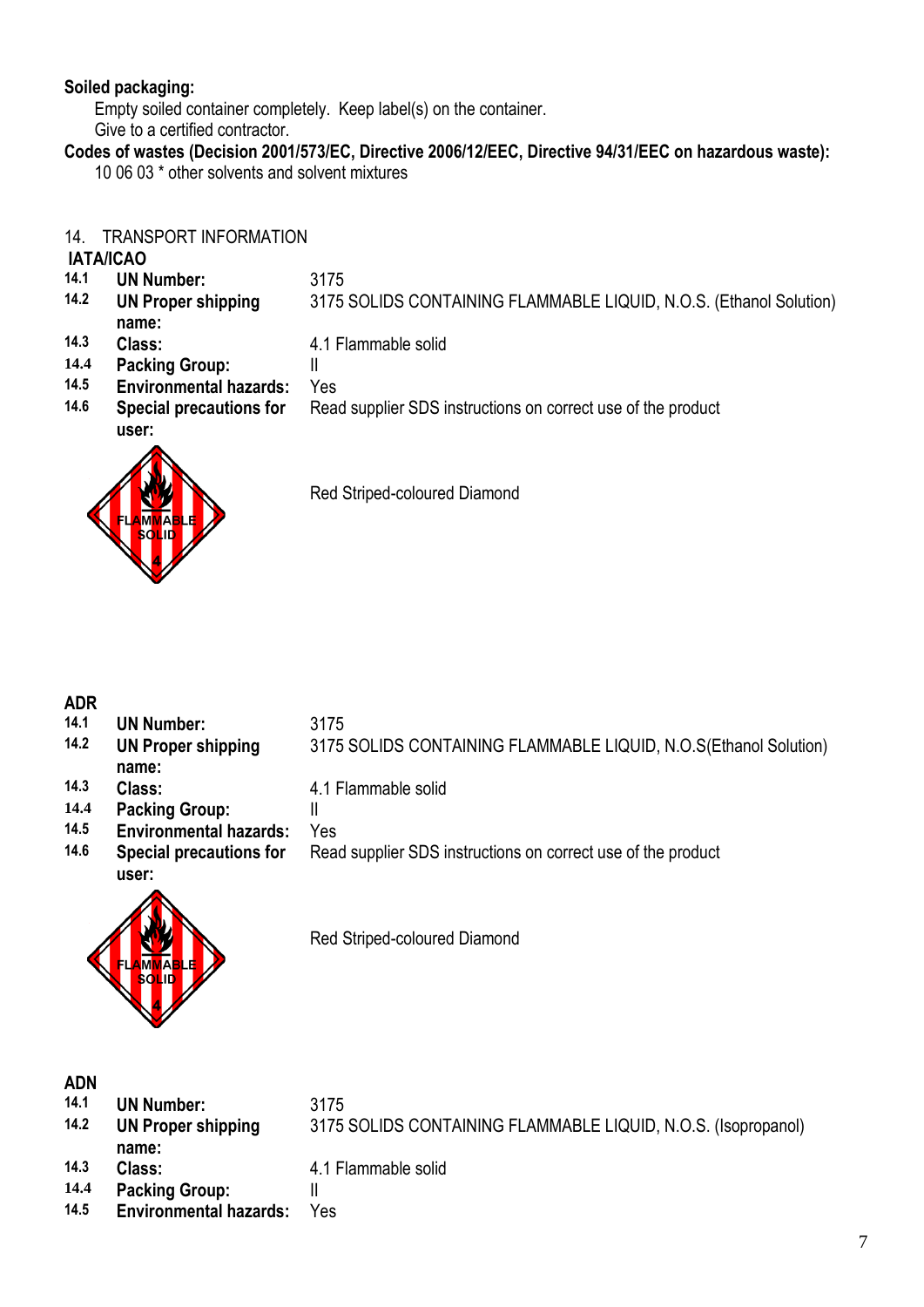**14.6 Special precautions for user:**

Red Striped-coloured Diamond

Read supplier SDS instructions on correct use of the product

**RID**

- **14.1 UN Number:** 3175
- **14.2 UN Proper shipping**
- **name:**
- **14.3 Class:** 4.1 Flammable solid
- **14.4 Packing Group:** II
- **14.5 Environmental hazards:** Yes
- **14.6 Special precautions for user:**



Red Striped-coloured Diamond

# **IMDG**

**14.1 UN Number:** 3175

- **14.2 UN Proper shipping name:**
- 
- 
- **14.4 Packing Group:** ||<br>**14.5 Fnvironmental hazards:** M
- **14.5 Environmental hazards:** Marine pollutant **14.6 Special precautions for**
- **user:**



3175 SOLIDS CONTAINING FLAMMABLE LIQUID, N.O.S. (Isopropanol)

3175 SOLIDS CONTAINING FLAMMABLE LIQUID, N.O.S. (Isopropanol)

Read supplier SDS instructions on correct use of the product

- **14.3 Class:** 4.1 Flammable solid
	- -
		- Read supplier SDS instructions on correct use of the product

Red Striped-coloured Diamond

## **15. REGULATORY INFORMATION**

**15.1 Safety, health and environmental regulations/legislation specific for the substance or mixture** This Safety Data Sheet was prepared in accordance with EC Regulation (EC) No. 2015/830 as amended. **15.2 Chemical safety assessment** A chemical safety assessment has not been carried out

## **16. Other Information**

**Supplemental Hazard information (EU):** Phrases used in s.2 and s.3: H225: Highly flammable liquid and vapour. H301: Toxic if swallowed. H311: Toxic in contact with skin. H319: Causes serious eye irritation.